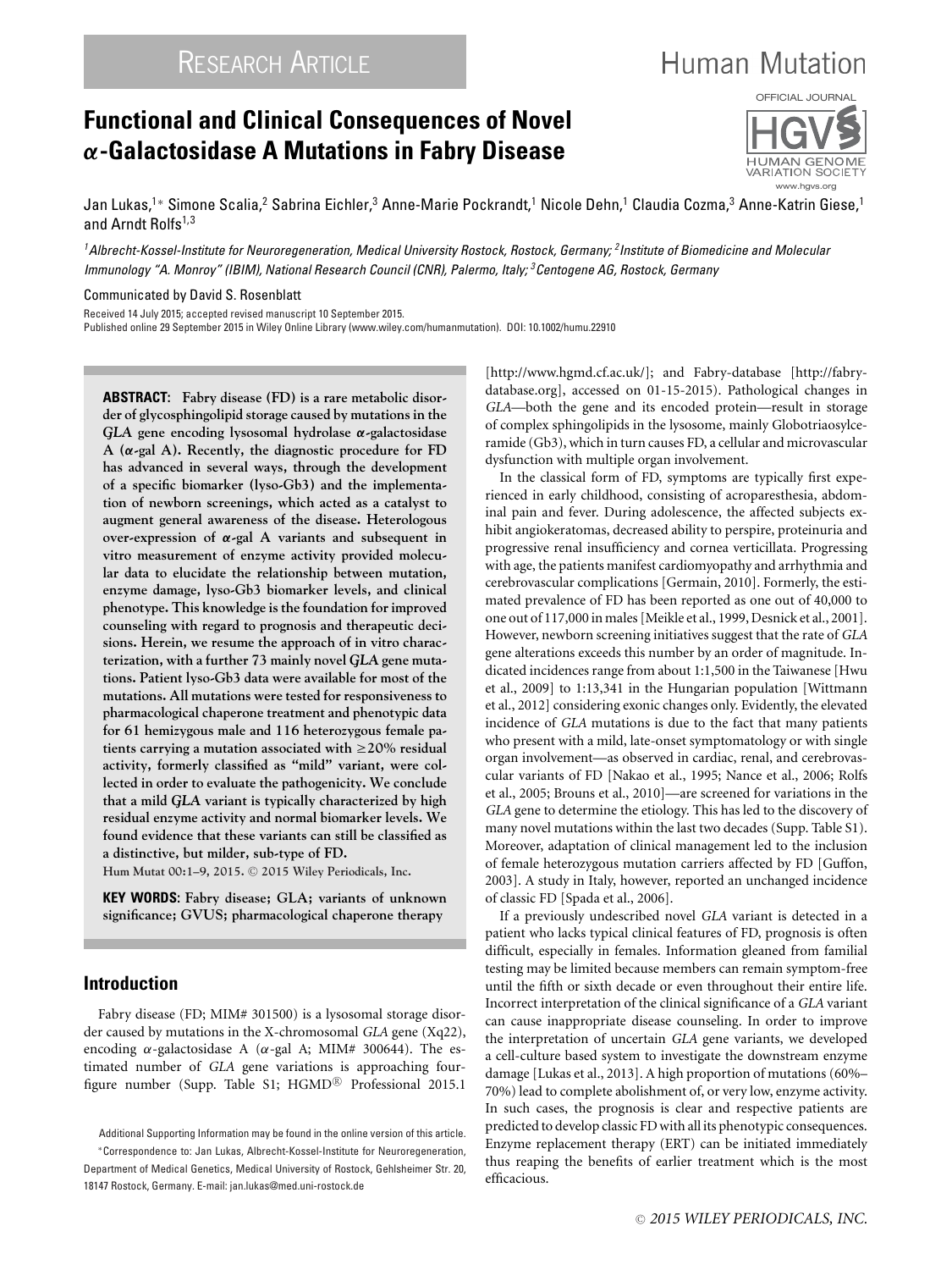However, the number of *GLA* mutations known to result in  $\alpha$ -gal A retaining a remarkable residual activity of about 20% or more of the normal level has increased dramatically. These so-called "mild" mutations generally occur in mono-, bi-, or oligo-symptomatic patients and are partially referred to as gene variants of unclear significance (GVUS) [van der Tol et al., 2014]. As all symptoms are not exclusive to FD (e.g., stroke, cardiomyopathy), but rather represent a differential diagnosis for a series of other disorders, the pathogenic nature of some mutations requires further investigation.

The present article describes 73 mutations, which underwent in vitro analysis. The aim of the study was to analyze *GLA* mutations in-depth on the basis of a holistic approach involving in vitro enzyme activity measurement of the mutant  $\alpha$ -gal A enzyme in cell culture (over-expression) as well as determination of the biomarker globotriaosylsphingosine (lyso-Gb3) from either plasma or dried blood spots (DBS). Lyso-Gb3 is a deacylated metabolite of Gb3 with a higher sensitivity than Gb3 and a good correlation to the FD phenotype [Tsukimura et al., 2014, Smid et al., 2015(II)]. Furthermore, we introduce outline data for 61 male and 116 female patients with atypical FD (including age of diagnosis and symptomatic spectrum) in concurrence with one of 26 GVUS described in this study, in an attempt to elucidate the pathogenesis of these specific cases.

As mentioned, FD is currently treated with ERT. A paradigm shift in the approach to therapy was inspired by the fact that many of the mutations cause the protein to misfold, with the consequence of early ER-associated proteasomal degradation [Fan et al., 2007]. We therefore advocate that a great fraction of mutations can potentially be treated by an alternative therapeutic approach involving genotype-dependent pharmacological chaperone therapy (PCT). Consequently, every  $\alpha$ -gal A mutant was tested for responsiveness to the pharmacological chaperone (PC) deoxygalactonojirimycin (DGJ; AT1001, Migalastat) in our cell culture system in order to establish whether PCT is a potentially suitable treatment option for patients with these genotypes. This experimental step provides preclinical evidence as to whether a mutation is a potential target for PCT with DGJ [Wu et al., 2011] which is currently investigated in a phase 3 clinical trial (ClinicalTrials.gov Identifier: NCT01458119).

# **Materials and Methods**

### **Patients and Blood Samples**

Blood samples were obtained from patients undergoing biochemical analysis or genetic testing for FD by Centogene AG (Rostock, Germany). All patients agreed for testing of their blood samples. The project was in concordance with the regulations of the local Ethical Committee of the University Rostock.

### **Cell Culture**

HEK-293H cells were maintained in DMEM (Dulbecco's Modified Eagle Medium; Invitrogen, Karlsruhe, Germany) supplemented with 10% FBS (fetal bovine serum; PAA Laboratories, Pasching, Austria) and 1% penicillin/streptomycin (Invitrogen). All cells were incubated in awater-jacket incubator (Binder, Tuttlingen, Germany) under standard cultivation conditions (37 $\mathrm{^{\circ}C}$ , 5%  $\mathrm{CO}_{2}$ ).

### **Site-Directed Mutagenesis of** *α***-Gal A**

Expression vectors harboring *GLA* mutations were generated by site-directed PCR mutagenesis using the Q5 Site-Directed Mutagenesis Kit (New England Biolabs, Ipswich, MA). The expression vector harboring the wild-type cDNA of *GLA* has been introduced before [Lukas et al., 2013]. Nucleotide exchanges or deletions were individually introduced by PCR amplification using sense and antisense primers designed according to the exponential amplification principle. Each mutant plasmid was sequenced at Source Bioscience (Berlin, Germany) to ensure sequence integrity. Throughout the manuscript, we refer to the*GLA*reference sequence: GenBank NM 000169.2. In accordance with HGVS recommendations (v 2.0), nucleotide numbering uses +1 as the A of the ATG translation initiation codon in the reference sequence, with the initiation codon as codon 1. Variants were submitted to the ClinVar (NCBI) public database [\(http://www.ncbi.nlm.nih.gov/clinvar/\)](http://www.ncbi.nlm.nih.gov/clinvar/).

## **Transient Expression and Enzymatic Measurement of Mutant** *α***-Gal A in HEK-293H Cells**

The method for transient expression of mutant  $\alpha$ -gal A in HEK-293H cells and subsequent determination of enzymatic activity has been carried out as described previously [Lukas et al., 2013]. In brief, we seeded HEK-293H cells on the day before transfection using 24-well culture plates (Sarstedt, Nümbrecht, Germany) and antibiotic-free high glucose DMEM supplemented with 10% FBS. On the day of transfection, the cells reached 70%–80% confluency. Lipofectamin 2000 (Invitrogen, Carlsbad, CA) and the *GLA* cDNA containing plasmid vector was added according to the instruction manual. After 4 hr incubation, the antibiotic-free medium was removed and 500  $\mu$ l fresh DMEM supplemented with 10% FBS and 1% penicillin/streptomycin was added. In this step, DGJ (BIOZOL Diagnostica, Eching, Germany) was added to the culture medium from an aqueous stock solution (10 mM) where intended. The cells were incubated for another 60 hr before being harvested. After this period, the cells were homogenized in 200  $\mu$ l deionized water and subjected to five freeze/thaw cycles using liquid nitrogen. The homogenate was centrifuged at 10,000*g* for 5 min in order to obtain the supernatant for the enzyme activity assay. The artificial substrate 4- MU-α-D-galactopyranoside (2 mM; Sigma–Aldrich, Munich, Germany) in 0.06 M phosphate citrate buffer (pH 4.7) was added to 50 ng of total protein. Protein measurement was carried out using BCA assay reagent (Thermo Fisher, Braunschweig, Germany). Enzyme reactions were terminated by the addition of 0.2 ml of 1.0 M glycine buffer (pH 10.5). The released 4-MU was determined by fluorescence measurement in a microplate fluorescence reader (Tecan, Männedorf, Switzerland). The measured enzyme activity was calculated as nmol 4-MU/mg protein and normalized to one hundred percent wild-type activity.

### **Lyso-Gb3 Level Determination from Plasma and DBS**

For detailed methods, see the Supporting Information.

### **Statistical Tests**

All statistical tests were carried out using GraphPad Prism5 software. To study the correlation of lyso-Gb3 with in vitro enzyme activity and age non-parametric rank correlation test to calculate spearman's *rho* was used.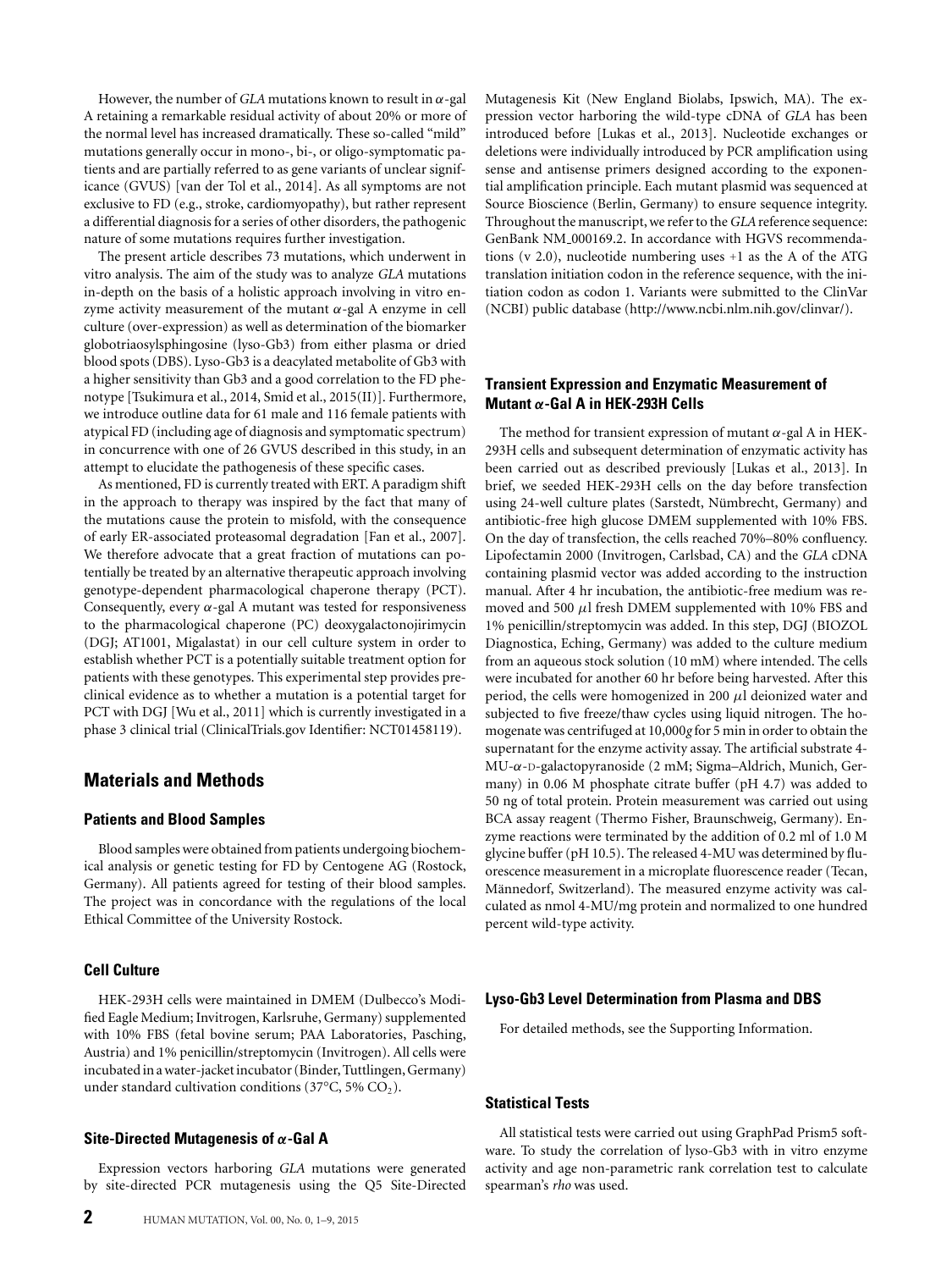# **Results**

#### **In Vitro Enzyme Activity Measurement of** *α***-Gal A Mutants**

Seventy-three mutations were tested for residual enzyme activity, and responsiveness to the PC DGJ (see Table 1). The majority of mutations have not previously been reported (45 out of 73) or have not been tested in a comparable overexpression system (63 out of 73). The remainder of the mutations (c.58G>C (p.A20P), c.118C>T (p.P40S), c.272T>C (p.I91T), c.281G>C (p.C94S), c.605G>A (p.C202Y), c.776C>G (p.P259R), c.826A>G (p.S276G), c.958A>T (p.N320Y), c.982G>C (p.G328R), c.1072G>A (p.E358K), RNA not analyzed) showed similar behavior to that observed by other groups, with regard to residual activity and responsiveness towards DGJ (Supp. Table S2). Altogether, 34 out of 73 of the mutant enzymes responded to DGJ treatment with a resulting elevation in activity according to the criteria established by our previous work [Lukas et al., 2013, also summarized in Table 1].

The data set was opposed to the DGJ-responsiveness prediction algorithm "Fabry-cep" (available at [http://www.icb.cnr.](http://www.icb.cnr.it/project/fabry_cep/) [it/project/fabry\\_cep/\)](http://www.icb.cnr.it/project/fabry_cep/). "Fabry-cep" rated 19 out of 70 as "unclear". Mutations affecting the N-terminal signal peptide  $(N=5)$  and nonsense mutations  $(N = 3)$  were excluded from the analysis. Comparison with the experimental data revealed 19 true negatives (in vitro non-responders), 13 true positives (in vitro responders), but also 11 false negatives and three false positives. Supp. Table S3 summarizes the results for all 46 predicted mutations indicating a positive predictive value (0.81) comparable to the former report [Cammisa et al., 2013].

#### **Biomarker Globotriaosylsphingosine**

Globotriaosylsphingosine (lyso-Gb3) is an effective biomarker for the classification of FD severity [Smid et al., 2015(II)]. In the present study, we measured this marker in plasma or DBS (for details see Supp. Methods S1). Records from 207 (132w/75m) patients with a *GLA* variant were collected (Table 1). There is a strong negative correlation between residual enzyme activity and height of the biomarker in the male portion of the cohort (Spearman's *rho*: –0.73, *P* < 0.0001, compare Fig. 1) and a moderate correlation for the females (Spearman's *rho*: –0.44, *P* < 0.0001). Most male individuals, even these with mutations with high residual in vitro enzyme activity ( $\geq$ 20%), showed increased biomarker values. Only few mutations caused inconspicuous biomarker levels in males, that is, lower than the estimated pathological cutoff of 0.9 ng/ml (c.7C>G (p.L3V), c.8T>C (p.L3P), c.683A>G (p.N228S), c.926C>T (p.A309V), c.968C>G (p.P323R), c.989A>G (p.Q330R), c.1055C>G (p.A352G), RNA not analyzed; in vitro enzyme activity range: 48.0%–117.7%). Lyso-Gb3 levels were only slightly elevated by mean  $(5 \text{ ng/ml})$  in male patients with mutations c.179C>T (p.P60L), c.239G>A (p.G80D), c.337T>A (p.F113I), c.593T>C (p.I198T), c.641C>T (p.P214L), c.724A>G (p.I242V), c.1196G>C (p.W399S), RNA not analyzed (in vitro enzyme activity range: 15.6%–70.6%), whereas single individuals even had normal lyso-Gb3.

Mutations resulting in less than 1% residual enzyme activity were mostly associated with classic FD [Lukas et al., 2013]. Among these, all male patients had pathologically elevated biomarker levels. For the females, there appear to be factors other than *GLA* mutation type that determine biomarker elevation. Analyzing two extensive families with a classic FD-related mutation, p.C94Y [Eng et al., 1997]

and p.E358K [Germain et al., 2002], respectively, we set out to test whether biomarker level is correlated with age (Fig. 2). Both mutant enzymes did not display any residual activity in the over-expression system. In the family with the p.E358K genotype, two out of four individuals between 3 and 22 years of age show normal lyso-Gb3, and other two patients show only a mild elevation. Individuals aged 25– 63 years show modest to strong biomarker elevation. However, the relationship between elevated biomarker and age is not significant as determined by Mann–Whitney *U* test (data not shown). The same holds true for the 21 female patients with the c.281G>A (p.C94Y, RNA not analyzed) genotype. Even though it can be assumed that lyso-Gb3 increases progressively with age in a single patient, the variation between family members with the same genotype implies that factors other than age determine the biomarker level. This finding highlights the clinical heterogeneity of the disease even in patients with the same genotype.

#### **"Mild" Mutations can Provoke FD Symptoms**

Patients carrying mild mutations ( $\geq$ 20% residual in vitro activity) usually present with later-onset disease and a symptom spectrum different from the classically affected patients. In order to investigate disease severity in patients with mild mutations, we collected the clinical records from 61 male and 116 female patients. The clinical spectrum for this sub-fraction of mutations encompasses the whole spectrum of typical FD symptoms (Fig. 3A). However, the frequency of mono- or bi-symptomatic cases is high, 59.0% in males and 43.1% in females, respectively and in a small proportion of patients (seven out of 61 males and 15 out of 116 females) no apparent FD symptoms were detected; these patients were recruited as family members of affected patients. The median age of the asymptomatic  $(24.0/m$  and  $24.4/f$  yrs) versus affected  $(51.6/m$  and  $44.7/f$  yrs) individuals differed significantly ( $P = 0.0276/m$  and  $P = 0.001/f$ ), using Mann–Whitney *U* test. This may argue for a potential very late onset pathogenicity of the mutations. In addition, 18 out of 61(m) and 51 out of 116(f) had a more severe clinical record with three or more symptoms. Interestingly, there is apparently no sex-dependent difference in disease severity, unlike patients with classic mutations [Vedder et al., 2007].

## **Discussion**

In order to accurately interpret the various *GLA* gene mutations potentially causing FD, systematic biochemical in vitro characterization with a clear and comprehensive read-out is imperative for good clinical counseling. Cell culture-based over-expression and in vitro enzyme activity measurement was carried out for 73, partially novel,  $\alpha$ -gal A variants.

In accordance with our preceding study we found good correlation between in vitro activity of the mutants and the patient's biomarker level (Fig. 1) which illustrates that this method delivers solid and clinically relevant data regardless of the sub-fraction of mutations under investigation. Even though, not surprisingly, the correlation is better in male patients, females tend to display genotype-dependent biomarker elevation related to the biochemical damage of the  $\alpha$ -gal A enzyme. Despite the fact that the wide spectrum of clinical manifestations in FD is presumably influenced by the effects of a great number of modifier genes [Altarescu et al., 2005] and epigenetic factors [Barba-Romero et al., 2010], this study provides further evidence that reduced enzyme activity is actually the main determinant for biomarker elevation and, hence, phenotypic severity.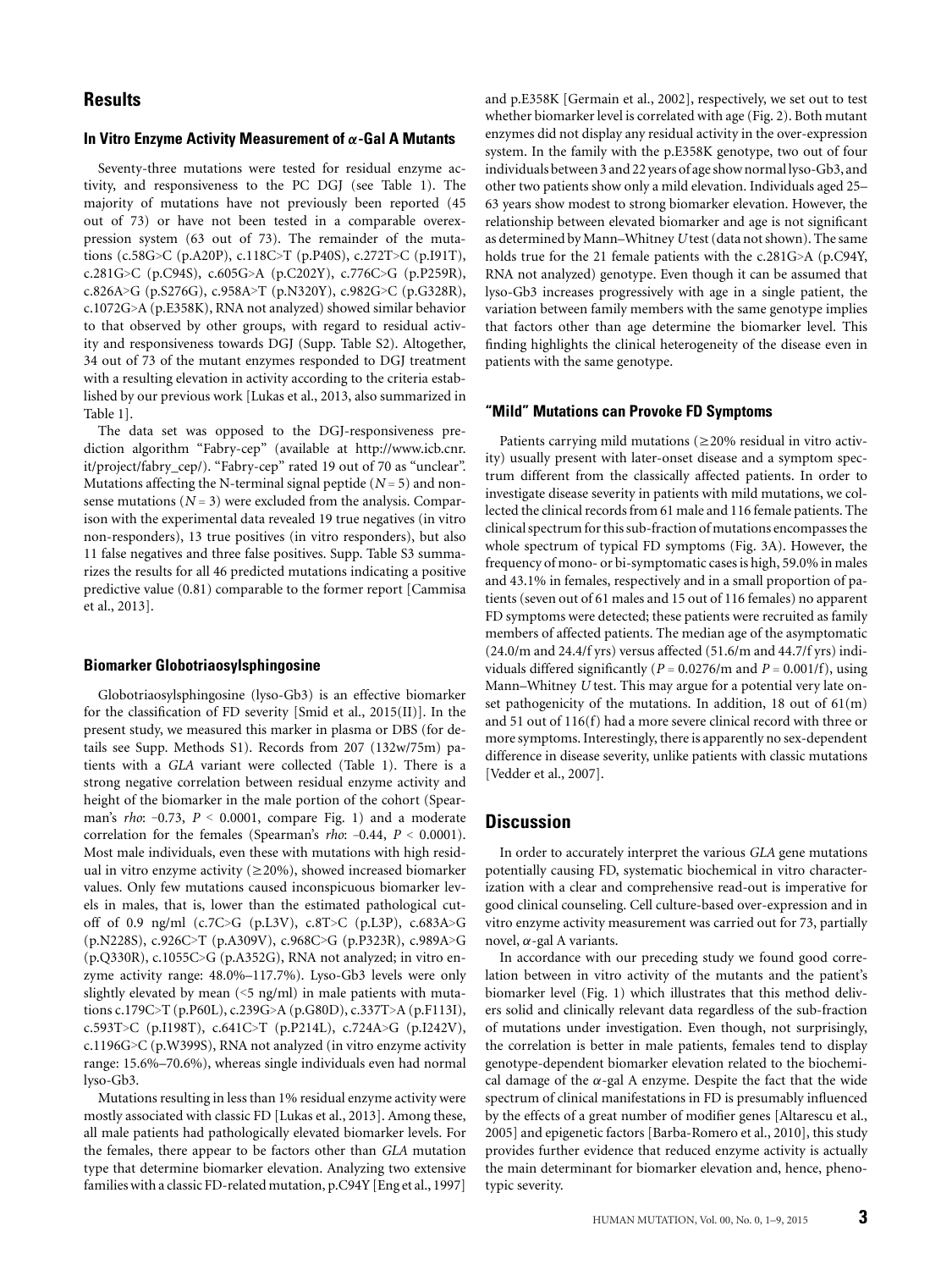|                           |            |                           | In vitro enzyme activity [% WT] in<br>$mean \pm SEM (N)$ |                      |                                | Responder                             | Blood lyso-Gb3 [mean (N)] <sup>c</sup> |           |                         |
|---------------------------|------------|---------------------------|----------------------------------------------------------|----------------------|--------------------------------|---------------------------------------|----------------------------------------|-----------|-------------------------|
| z                         | Amino acid | <b>CDNA</b>               | -DGI                                                     | +DGJ                 | Responder <sup>a</sup>         | $(\mbox{Fabry\_cep})^b$<br>prediction | Male                                   | Female    | PolyPhen-2 <sup>d</sup> |
|                           | p.L3V      | C7C > G                   | $81.5 \pm 9.2$ (5)                                       | $88.0 \pm 12.4(5)$   | Yes                            |                                       | 0.5(1)                                 | 0.5(1)    | Benign                  |
| $\sim$                    | p.L3P      | C.8T > C                  | $117.7 \pm 13.7(4)$                                      | $(29.4 \pm 12.6(4))$ | Yes                            |                                       | 0.5(1)                                 | 0.5(1)    | Benign                  |
| $\infty$                  | p.A20P     | c.58G > C                 | $2.5 \pm 0.4(11)$                                        | $4.9 \pm 0.8$ (12)   | $\tilde{z}$                    |                                       | 8.5(1)                                 | 0.7(1)    | Benign                  |
| ₩                         | p.A20D     | c.59C>A                   | $2.8\pm0.1\ (3)$                                         | $4.5\pm0.2\ (3)$     | $\tilde{z}$                    |                                       |                                        | 3.7(1)    | Possibly damaging       |
| $\sqrt{2}$                | p.L21P     | $c.62$ T>C                | $0.6 \pm 0.1$ (3)                                        | $1.7\pm0.3~(3)$      | $\tilde{z}$                    | $\pm$ $\pm$                           | $\widehat{z}$<br>70.9                  |           | Probably damaging       |
| ৩                         | p.D33G     | c.98A > G                 | $37.4 \pm 5.1(3)$                                        | $62.0 \pm 4.8$ (3)   | Yes                            | Unclear                               | 17.6(1)                                | 1.0(2)    | Possibly damaging       |
|                           | p.G35E     | c.104G>A                  | $38.0 \pm 7.8(4)$                                        | $70.8 \pm 14.6(4)$   | Yes                            | $\stackrel{\circ}{\mathcal{Z}}$       | 45.3(1)                                | 0.7(1)    | Probably damaging       |
| $\infty$                  | p.L36W     | c.107T > G                | $2.3 \pm 0.6$ (5)                                        | $22.3 \pm 1.5(5)$    | Yes                            | $\hat{z}$                             | 31.7(1)                                | 0.5(1)    | Probably damaging       |
| $\circ$                   | p.P40S     | c.118C > T                | (4)                                                      | $1.4 \pm 0.5$ (3)    | $\tilde{z}$                    | $\stackrel{\mathtt{o}}{\mathtt{x}}$   | 11.8(2)                                | 1.6(2)    | Probably damaging       |
| $\overline{10}$           | p.M42T     | $c.125T>$ C               | $2.9 \pm 0.3(4)$                                         | $21.4 \pm 5.0(4)$    | Yes                            |                                       |                                        | 0.5(1)    | Probably damaging       |
| $\equiv$                  | p.L45P     | $c.134T>$ C               | (4)                                                      | (4)                  | $\gtrsim$                      | Unclear                               | $\odot$<br>42.7                        | 9.8(1)    | Probably damaging       |
| $\overline{\mathbf{r}}$   | p.E48D     | c.144G > C                | $0(4)$                                                   | 0(4)                 | $\gtrsim$                      | Unclear                               | 82.2(2)                                | 11.4(1)   | Probably damaging       |
| $\Xi$                     | p.C56Y     | c.167G>A                  | (4)                                                      | $3.3 \pm 1.1$ (3)    | $\gtrsim$                      | $\frac{1}{2}$                         | 28.4(1)                                | 2.5(3)    | Probably damaging       |
| $\mathbf{1}^{\mathbf{4}}$ | p.P60L     | c.179C>T                  | $15.6 \pm 0.2$ (3)                                       | $33.1 \pm 1.0(3)$    | Yes                            | $\mathring{z}$                        | $1.4(3)$                               | 2.2(4)    | Probably damaging       |
| Ľ                         | p.164F     | c.190A > T                | 0(3)                                                     | $0\ (3)$             | $\tilde{z}$                    | Unclear                               | 41.4(1)                                | 1.2(2)    | Probably damaging       |
| $\approx$                 | p.E71G     | c.212A > G                | $87.0 \pm 4.8(4)$                                        | $104.6 \pm 7.4(4)$   | Yes                            | Unclear                               |                                        | 0.5(1)    | Benign                  |
| $\sum_{i=1}^{n}$          | p.G80D     | c.239G>A                  | $29.3 \pm 5.7(4)$                                        | $30.4 \pm 5.4(4)$    | $\gtrsim$                      | ż                                     | 1.6(3)                                 | 1.4(5)    | Probably damaging       |
| $\frac{8}{10}$            | p.Y86H     | c.256T > C                | 0(3)                                                     | $0.7\pm0.1\ (3)$     | $\rm \stackrel{\circ}{\simeq}$ | Unclear                               | 23.7(1)                                | 0.8(4)    | Probably damaging       |
| $\tilde{=}$               | p.191N     | c.272T>A                  | (3)                                                      | $0(3)$               | $\tilde{z}$                    | $\frac{1}{2}$                         | 104.0(1)                               |           | Probably damaging       |
| $\Omega$                  | P.I91T     | $c.272T>$ C               | $0.7 \pm 0.3$ (7)                                        | $7.0 \pm 1.0 (7)$    | Yes                            | $\frac{1}{2}$                         | 12.9(1)                                | 0.6(2)    | Probably damaging       |
| $\overline{c}$            | p.C94Y     | c.281G>A                  | 0(6)                                                     | 0(6)                 | $\gtrsim$                      | $\frac{1}{2}$                         | 55.8 (7)                               | 18.2 (20) | Probably damaging       |
|                           | p.C94S     | c.281G > C                | 0(6)                                                     | 0(6)                 | $\geq$                         | $\mathring{z}$                        | 32.9(2)                                | 5.7(1)    | Probably damaging       |
| 23                        | p.F113I    | c.337T>A                  | $15.6 \pm 1.9$ (7)                                       | $34.0 \pm 5.5(3)$    | Yes                            | $\mathring{z}$                        | 1.3(1)                                 | 0.5(3)    | Probably damaging       |
| 24                        | p.A121T    | c.361G>A                  | $50.0 + 8.4(7)$                                          | $55.5 \pm 6.2$ (7)   | Yes                            | Unclear                               |                                        | 0.5(2)    | Probably damaging       |
| 25                        | p.I154T    | c.461T>C                  | $98.0 \pm 16.4(8)$                                       | $108.0 \pm 18.6(8)$  | Yes                            | Yes                                   |                                        | 0.5(1)    | Benign                  |
| 26                        | p.W162*    | c.485G>A                  | 0(5)                                                     | 0(5)                 | $\tilde{z}$                    |                                       |                                        |           |                         |
|                           | p. V164I   | c.490G>T                  | $43.1 \pm 1.0(5)$                                        | $47.8 \pm 1.1(5)$    | $\tilde{z}$                    | Unclear                               |                                        |           | Possibly damaging       |
| 28                        | p.V164G    | c.491T>G                  | $1.4 \pm 0.1(6)$                                         | $2.8 \pm 0.5(6)$     | $\tilde{z}$                    | $\stackrel{\circ}{\simeq}$            |                                        |           | Probably damaging       |
|                           | p.L167Q    | c.500T>A                  | 0(6)                                                     | $0.7 \pm 0.3(6)$     | $\tilde{z}$                    | $\mathring{z}$                        |                                        | 10.7(1)   | Probably damaging       |
| 2.7287888                 | p.L180F    | c.540G>T                  | $32.4 \pm 9.3(8)$                                        | $80.7 \pm 15.6(8)$   | Yes                            | Yes                                   | 12.2(2)                                | $1.0(4)$  | Possibly damaging       |
|                           | p.M187V    | c.599A > G                | $22.8 \pm 5.0$ (7)                                       | $67.0 \pm 7.8$ (7)   | Yes                            | Unclear                               |                                        |           | Probably damaging       |
|                           | p.M187I    | c.561G>A                  | $3.1 \pm 0.6$ (5)                                        | $31.2 \pm 4.5(5)$    | Yes                            | Unclear                               |                                        |           | Probably damaging       |
|                           | p.R196S    | c.588A > C                | $42.1 \pm 2.5(4)$                                        | $67.8 \pm 6.6(4)$    | Yes                            | $\ensuremath{\mathring{\varkappa}}$   |                                        | 0.5(1)    | Probably damaging       |
|                           | p.I198T    | C.593T>C                  | $38.7 \pm 3.1(3)$                                        | $50.4 \pm 3.2(3)$    | Yes                            | $\tilde{z}$                           | 4.7(1)                                 |           | Probably damaging       |
|                           | p.C202Y    | c.605G>A                  | (5)0                                                     | $1.4 \pm 0.5(5)$     | $\gtrsim$                      | $\frac{1}{2}$                         | 31.8(1)                                | 5.5(1)    | Probably damaging       |
|                           | p.W204R    | c.610T>C                  | 0(3)                                                     | $0\ (3)$             | $\gtrsim$                      | $\mathring{z}$                        | $101\ (1)$                             |           | Probably damaging       |
| $\overline{\mathcal{E}}$  | p.K213R    | c.638A > G <sup>e</sup>   | $68.1 \pm 8.5(4)$                                        | $65.3 \pm 11.4(4)$   | $\tilde{z}$                    | Yes                                   | 30.4(1)                                | 0.9(1)    | Benign                  |
| 38                        | p.P214L    | $c.641C \triangleright T$ | $19.4 \pm 1.4$ (3)                                       | $64.1 \pm 9.8$ (3)   | Yes                            | Unclear                               | 4.6 (1)                                | 1.0(7)    | Probably damaging       |
| 39                        | p.I219M    | c.657C>G                  | $15.2 \pm 2.2$ (5)                                       | $56.5 \pm 9.4$ (5)   | Yes                            | Yes                                   |                                        |           | Probably damaging       |
| $\Theta$                  | p.R220*    | c.658C > T                | 0(5)                                                     | 0(5)                 | $\tilde{z}$                    |                                       | 62.8(3)                                | 7.1(2)    |                         |
| $\overline{41}$           | p.R227P    | c.680G>C                  | 0(7)                                                     | 0(7)                 | $\tilde{z}$                    | $\tilde{z}$                           |                                        | 4.9(1)    | Probably damaging       |
| $\overline{5}$            | p.N228S    | c.683A > G                | $59.5 \pm 9.8$ (5)                                       | $70.6 \pm 13.1(5)$   | Yes                            | Yes                                   | 0.5(1)                                 |           | Probably damaging       |
|                           | p.I242V    | c.724A > G                | $70.6 \pm 15.7(9)$                                       | $89.4 \pm 21.2(9)$   | Yes                            | Yes                                   | 2.0(2)                                 |           | Benign                  |

(*Continued*)

 $(Continued) % \begin{minipage}[b]{0.5\linewidth} \centering \centerline{\includegraphics[width=0.5\linewidth]{images/STM100020.jpg} \centerline{\includegraphics[width=0.5\linewidth]{images/STM100020.jpg} \centerline{\includegraphics[width=0.5\linewidth]{images/STM100020.jpg} \centerline{\includegraphics[width=0.5\linewidth]{images/STM100020.jpg} \centerline{\includegraphics[width=0.5\linewidth]{images/STM100020.jpg} \centerline{\includegraphics[width=0.5\linewidth]{images/STM100020.jpg} \centerline{\includegraphics[width=0.5\linewidth]{images/STM100020.jpg} \centerline{\includegraphics[width$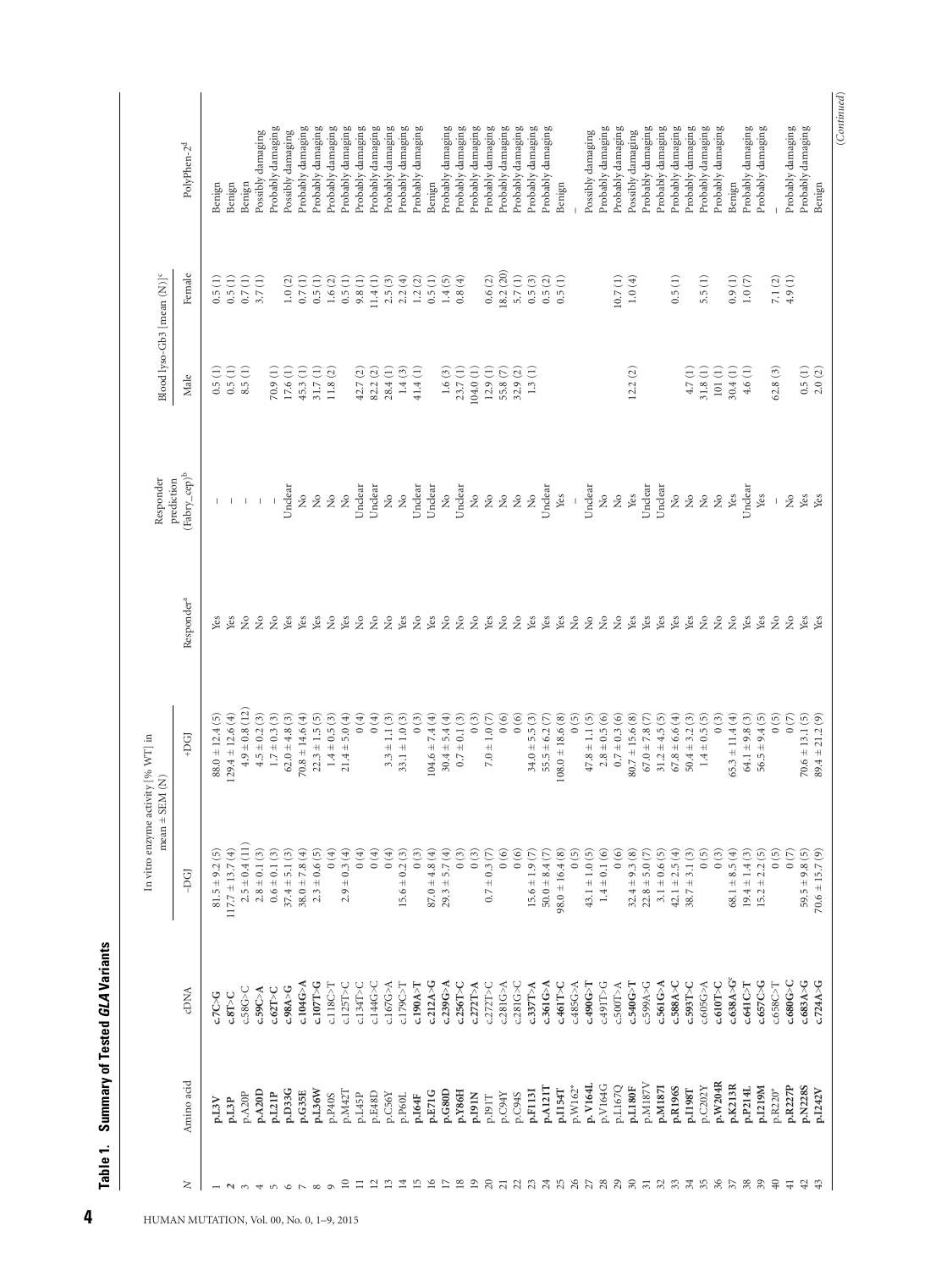| c |
|---|
| ۹ |
| ۰ |

| Probably damaging<br>Probably damaging<br>Probably damaging<br>Probably damaging<br>Probably damaging<br>Probably damaging<br>Probably damaging<br>Probably damaging<br>Probably damaging<br>Probably damaging<br>Probably damaging<br>Probably damaging<br>Probably damaging<br>Probably damaging<br>Probably damaging<br>Probably damaging<br>Probably damaging<br>Probably damaging<br>Probably damaging<br>Possibly damaging<br>Possibly damaging<br>Possibly damaging<br>PolyPhen-2 <sup>d</sup><br>Benign<br>Benign<br>Benign<br>Benign<br>Benign<br>Benign<br>Benign<br>27.1 (10)<br>Female<br>$0.5\ (1)$<br>0.5(2)<br>5.5(1)<br>2.8(6)<br>2.5(2)<br>4.3(1)<br>0.7(2)<br>$1.4(3)$<br>2.5(1)<br>12.3(1)<br>$27.8\ (2)$<br>$0.9(4)$<br>0.5(1)<br>$0.8\ (4)$<br>$7.0\ (2)$<br>$1.1(2)$<br>11.1(1)<br>6.8(5)<br>0.5(4)<br>0.5(1)<br>0.8(1)<br>0.5(1)<br>81.9(1)<br>44.8(1)<br>15.1(3)<br>11.8 $(2)$<br>24.0 (1)<br>0.6(1)<br>38.6(4)<br>45.8(8)<br>1.2(2)<br>8.45 (2)<br>Male<br>$(\mbox{Fabry\_cep})^b$<br>Unclear<br>Unclear<br>Unclear<br>Unclear<br>Unclear<br>Unclear<br>Unclear<br><b>Jnclea</b><br>Yes<br>$\stackrel{\circ}{\mathcal{Z}}$<br>$\stackrel{\circ}{\mathcal{Z}}$<br>$\stackrel{\circ}{\mathcal{Z}}$<br>$\frac{1}{2}$<br>Yes<br>$\mathop{\mathrm{Yes}}$<br>$\stackrel{\circ}{\mathcal{Z}}$<br>$\operatorname{\mathsf{Yes}}$<br>Yes<br>Yes<br>Yes<br>$\stackrel{\circ}{\mathcal{Z}}$<br>$\stackrel{\circ}{\mathcal{Z}}$<br>$\stackrel{\mathtt{o}}{\mathbb{Z}}$<br>Yes<br>Yes<br>$\stackrel{\circ}{\simeq}$<br>ż<br>$\rm \stackrel{\circ}{\phantom{}_{\sim}}$<br>Yes<br>$\begin{array}{c} \hline \end{array}$<br>Responder <sup>a</sup><br>Yes<br>Pos<br>Nes<br>$\stackrel{\circ}{\simeq}$<br>$\stackrel{\circ}{\simeq}$<br>$\tilde{z}$<br>Yes<br>Yes<br>Yes<br>Yes<br>Yes<br>$\stackrel{\circ}{\mathcal{Z}}$<br>$\stackrel{\circ}{\simeq}$<br>Yes<br>Yes<br>$\gtrsim$<br>Yes<br>Yes<br>Yes<br>$\gtrsim$<br>$\gtrsim$<br>$\stackrel{\circ}{\simeq}$<br>$\stackrel{\mathtt{o}}{\mathsf{z}}$<br>$\gtrsim$<br>$\stackrel{\circ}{\mathbf{Z}}$<br>$\tilde{z}$<br>$\tilde{z}$<br>$\tilde{z}$<br>Yes<br>ž,<br>$70.8 \pm 10.5(10)$<br>$40.0 \pm 4.5$ (12)<br>$5.8 \pm 1.5(6)$<br>54.6 ± 3.4 (4)<br>$115.8 \pm 6.9(3)$<br>$39.3 \pm 3.2$ (3)<br>0(3)<br>0(5)<br>0(6)<br>$63.7 \pm 3.1(4)$<br>$0(4)$<br>$56.4 \pm 2.9(4)$<br>$6.7 \pm 2.3(6)$<br>$46.2 \pm 1.7(4)$<br>(3)<br>$46.6 \pm 1.6$ (5)<br>$95.2 \pm 18.7$ (3)<br>$58.3 \pm 7.7(3)$<br>$2.7 \pm 0.7(4)$<br>$3.9 \pm 0.1$ (5)<br>$20.0 \pm 3.0 (5)$<br>$62.8 \pm 11.9$ (5)<br>(3)<br>$0.4 \pm 0.2$ (3)<br>$48.8 \pm 12.6$ (5)<br>$51.5 \pm 5.1(3)$<br>$5.6 \pm 1.4$ (5)<br>$95.0 \pm 4.3(3)$<br>$72.4 \pm 12.4 (7)$<br>(7)<br>+DGJ<br>$11.4 \pm 2.0(10)$<br>$20.5 \pm 2.6(12)$<br>$23.7 \pm 1.7(4)$<br>0(3)<br>0(6)<br>$73.0 \pm 4.8$ (3)<br>$26.4 \pm 2.4$ (3)<br>(5)<br>0(6)<br>$2.1 \pm 0.6(6)$<br>(5)0<br>$79.9 \pm 6.4(4)$<br>(4)<br>$62.7 \pm 4.4(4)$<br>0(5)<br>$0.6 \pm 0.1(5)$<br>0(8)<br>53.7 $\pm$ 4.2 (4)<br>(3)<br>$44.3 \pm 1.6(4)$<br>(3)<br>$48.0 \pm 0.5$ (5)<br>$90.1 \pm 23.0(4)$<br>$49.1 \pm 5.5$ (3)<br>$54.9 \pm 5.4$ (5)<br>0(7)<br>(3)<br>$53.0 \pm 4.3$ (3)<br>$65.3 \pm 7.4 (7)$<br>$44.1 \pm 10.1$ (5)<br>-DGI<br>c.1212-14 del AAG<br><b>CDNA</b><br>c.1055C > G<br>c.1196G>C<br>c.1067G > C<br>c.1124G > C<br>$c.1025G$ >C<br>c.1072G > A<br>c.1078G > A<br>c.1176G > T<br>c.989A > G<br>c.943G>A<br>c.968C<br>c.980A > G<br>c.982G > C<br>c.729G<br>c.776C > G<br>$c.806$ T>G<br>c.937G > A<br>c.950T > G<br>c.980A > T<br>c.739T>C<br>c.761T > C<br>$c.784$ T>C<br>c.826A > G<br>c.865A > G<br>$C.947$ T>C<br>$c.747C$ -A<br>$c.758$ T>C<br>c.958A > T<br>c.926C<br>Amino acid<br>p.R404del<br>p.W262R<br>p.W399S<br>p.D313N<br>p.D315N<br>p.A352G<br>P.A309V<br>p.Q330R<br>p.G375A<br>p.V254A<br>p.V269G<br>p.Q327R<br>p.G328R<br>p.V316A<br>p.N320Y<br>p.R342P<br>p.R356P<br>p.G360S<br><b>DRSN3</b><br>p.P259R<br>p.S276G<br>p.P323R<br>p.Q3271<br>p.R392S<br>p.E358K<br><b>1.S247P</b><br>p.I289V<br>p.L243F<br>p.I253T<br>p.1317S<br>66<br>Z<br>54<br>55<br>56<br>59<br>63<br>34<br>65<br>67<br>68<br>69<br>$\approx$<br>$\overline{\phantom{a}}$<br>$\mathbb{Z}$<br>$\mathbb{Z}$<br>4<br>$\frac{6}{4}$<br>SO<br>51<br>52<br>S3<br>57<br>58<br>8<br>$\mathcal{S}$<br>₽<br>48<br>\$<br>5 |  | In vitro enzyme activity [% WT] in<br>$mean \pm$ SEM (N) |  | Responder<br>prediction | Blood lyso-Gb3 [mean (N)] <sup>c</sup> |  |
|----------------------------------------------------------------------------------------------------------------------------------------------------------------------------------------------------------------------------------------------------------------------------------------------------------------------------------------------------------------------------------------------------------------------------------------------------------------------------------------------------------------------------------------------------------------------------------------------------------------------------------------------------------------------------------------------------------------------------------------------------------------------------------------------------------------------------------------------------------------------------------------------------------------------------------------------------------------------------------------------------------------------------------------------------------------------------------------------------------------------------------------------------------------------------------------------------------------------------------------------------------------------------------------------------------------------------------------------------------------------------------------------------------------------------------------------------------------------------------------------------------------------------------------------------------------------------------------------------------------------------------------------------------------------------------------------------------------------------------------------------------------------------------------------------------------------------------------------------------------------------------------------------------------------------------------------------------------------------------------------------------------------------------------------------------------------------------------------------------------------------------------------------------------------------------------------------------------------------------------------------------------------------------------------------------------------------------------------------------------------------------------------------------------------------------------------------------------------------------------------------------------------------------------------------------------------------------------------------------------------------------------------------------------------------------------------------------------------------------------------------------------------------------------------------------------------------------------------------------------------------------------------------------------------------------------------------------------------------------------------------------------------------------------------------------------------------------------------------------------------------------------------------------------------------------------------------------------------------------------------------------------------------------------------------------------------------------------------------------------------------------------------------------------------------------------------------------------------------------------------------------------------------------------------------------------------------------------------------------------------------------------------------------------------------------------------------------------------------------------------------------------------------------------------------------------------------------------------------------------------------------------------------------------------------------------------------------------------------------------------------------------------------------------------------------------------------------------------------------------------------------------------------------------------------------------------------------------------------------------------------------------------------------------------|--|----------------------------------------------------------|--|-------------------------|----------------------------------------|--|
|                                                                                                                                                                                                                                                                                                                                                                                                                                                                                                                                                                                                                                                                                                                                                                                                                                                                                                                                                                                                                                                                                                                                                                                                                                                                                                                                                                                                                                                                                                                                                                                                                                                                                                                                                                                                                                                                                                                                                                                                                                                                                                                                                                                                                                                                                                                                                                                                                                                                                                                                                                                                                                                                                                                                                                                                                                                                                                                                                                                                                                                                                                                                                                                                                                                                                                                                                                                                                                                                                                                                                                                                                                                                                                                                                                                                                                                                                                                                                                                                                                                                                                                                                                                                                                                                                              |  |                                                          |  |                         |                                        |  |
|                                                                                                                                                                                                                                                                                                                                                                                                                                                                                                                                                                                                                                                                                                                                                                                                                                                                                                                                                                                                                                                                                                                                                                                                                                                                                                                                                                                                                                                                                                                                                                                                                                                                                                                                                                                                                                                                                                                                                                                                                                                                                                                                                                                                                                                                                                                                                                                                                                                                                                                                                                                                                                                                                                                                                                                                                                                                                                                                                                                                                                                                                                                                                                                                                                                                                                                                                                                                                                                                                                                                                                                                                                                                                                                                                                                                                                                                                                                                                                                                                                                                                                                                                                                                                                                                                              |  |                                                          |  |                         |                                        |  |
|                                                                                                                                                                                                                                                                                                                                                                                                                                                                                                                                                                                                                                                                                                                                                                                                                                                                                                                                                                                                                                                                                                                                                                                                                                                                                                                                                                                                                                                                                                                                                                                                                                                                                                                                                                                                                                                                                                                                                                                                                                                                                                                                                                                                                                                                                                                                                                                                                                                                                                                                                                                                                                                                                                                                                                                                                                                                                                                                                                                                                                                                                                                                                                                                                                                                                                                                                                                                                                                                                                                                                                                                                                                                                                                                                                                                                                                                                                                                                                                                                                                                                                                                                                                                                                                                                              |  |                                                          |  |                         |                                        |  |
|                                                                                                                                                                                                                                                                                                                                                                                                                                                                                                                                                                                                                                                                                                                                                                                                                                                                                                                                                                                                                                                                                                                                                                                                                                                                                                                                                                                                                                                                                                                                                                                                                                                                                                                                                                                                                                                                                                                                                                                                                                                                                                                                                                                                                                                                                                                                                                                                                                                                                                                                                                                                                                                                                                                                                                                                                                                                                                                                                                                                                                                                                                                                                                                                                                                                                                                                                                                                                                                                                                                                                                                                                                                                                                                                                                                                                                                                                                                                                                                                                                                                                                                                                                                                                                                                                              |  |                                                          |  |                         |                                        |  |
|                                                                                                                                                                                                                                                                                                                                                                                                                                                                                                                                                                                                                                                                                                                                                                                                                                                                                                                                                                                                                                                                                                                                                                                                                                                                                                                                                                                                                                                                                                                                                                                                                                                                                                                                                                                                                                                                                                                                                                                                                                                                                                                                                                                                                                                                                                                                                                                                                                                                                                                                                                                                                                                                                                                                                                                                                                                                                                                                                                                                                                                                                                                                                                                                                                                                                                                                                                                                                                                                                                                                                                                                                                                                                                                                                                                                                                                                                                                                                                                                                                                                                                                                                                                                                                                                                              |  |                                                          |  |                         |                                        |  |
|                                                                                                                                                                                                                                                                                                                                                                                                                                                                                                                                                                                                                                                                                                                                                                                                                                                                                                                                                                                                                                                                                                                                                                                                                                                                                                                                                                                                                                                                                                                                                                                                                                                                                                                                                                                                                                                                                                                                                                                                                                                                                                                                                                                                                                                                                                                                                                                                                                                                                                                                                                                                                                                                                                                                                                                                                                                                                                                                                                                                                                                                                                                                                                                                                                                                                                                                                                                                                                                                                                                                                                                                                                                                                                                                                                                                                                                                                                                                                                                                                                                                                                                                                                                                                                                                                              |  |                                                          |  |                         |                                        |  |
|                                                                                                                                                                                                                                                                                                                                                                                                                                                                                                                                                                                                                                                                                                                                                                                                                                                                                                                                                                                                                                                                                                                                                                                                                                                                                                                                                                                                                                                                                                                                                                                                                                                                                                                                                                                                                                                                                                                                                                                                                                                                                                                                                                                                                                                                                                                                                                                                                                                                                                                                                                                                                                                                                                                                                                                                                                                                                                                                                                                                                                                                                                                                                                                                                                                                                                                                                                                                                                                                                                                                                                                                                                                                                                                                                                                                                                                                                                                                                                                                                                                                                                                                                                                                                                                                                              |  |                                                          |  |                         |                                        |  |
|                                                                                                                                                                                                                                                                                                                                                                                                                                                                                                                                                                                                                                                                                                                                                                                                                                                                                                                                                                                                                                                                                                                                                                                                                                                                                                                                                                                                                                                                                                                                                                                                                                                                                                                                                                                                                                                                                                                                                                                                                                                                                                                                                                                                                                                                                                                                                                                                                                                                                                                                                                                                                                                                                                                                                                                                                                                                                                                                                                                                                                                                                                                                                                                                                                                                                                                                                                                                                                                                                                                                                                                                                                                                                                                                                                                                                                                                                                                                                                                                                                                                                                                                                                                                                                                                                              |  |                                                          |  |                         |                                        |  |
|                                                                                                                                                                                                                                                                                                                                                                                                                                                                                                                                                                                                                                                                                                                                                                                                                                                                                                                                                                                                                                                                                                                                                                                                                                                                                                                                                                                                                                                                                                                                                                                                                                                                                                                                                                                                                                                                                                                                                                                                                                                                                                                                                                                                                                                                                                                                                                                                                                                                                                                                                                                                                                                                                                                                                                                                                                                                                                                                                                                                                                                                                                                                                                                                                                                                                                                                                                                                                                                                                                                                                                                                                                                                                                                                                                                                                                                                                                                                                                                                                                                                                                                                                                                                                                                                                              |  |                                                          |  |                         |                                        |  |
|                                                                                                                                                                                                                                                                                                                                                                                                                                                                                                                                                                                                                                                                                                                                                                                                                                                                                                                                                                                                                                                                                                                                                                                                                                                                                                                                                                                                                                                                                                                                                                                                                                                                                                                                                                                                                                                                                                                                                                                                                                                                                                                                                                                                                                                                                                                                                                                                                                                                                                                                                                                                                                                                                                                                                                                                                                                                                                                                                                                                                                                                                                                                                                                                                                                                                                                                                                                                                                                                                                                                                                                                                                                                                                                                                                                                                                                                                                                                                                                                                                                                                                                                                                                                                                                                                              |  |                                                          |  |                         |                                        |  |
|                                                                                                                                                                                                                                                                                                                                                                                                                                                                                                                                                                                                                                                                                                                                                                                                                                                                                                                                                                                                                                                                                                                                                                                                                                                                                                                                                                                                                                                                                                                                                                                                                                                                                                                                                                                                                                                                                                                                                                                                                                                                                                                                                                                                                                                                                                                                                                                                                                                                                                                                                                                                                                                                                                                                                                                                                                                                                                                                                                                                                                                                                                                                                                                                                                                                                                                                                                                                                                                                                                                                                                                                                                                                                                                                                                                                                                                                                                                                                                                                                                                                                                                                                                                                                                                                                              |  |                                                          |  |                         |                                        |  |
|                                                                                                                                                                                                                                                                                                                                                                                                                                                                                                                                                                                                                                                                                                                                                                                                                                                                                                                                                                                                                                                                                                                                                                                                                                                                                                                                                                                                                                                                                                                                                                                                                                                                                                                                                                                                                                                                                                                                                                                                                                                                                                                                                                                                                                                                                                                                                                                                                                                                                                                                                                                                                                                                                                                                                                                                                                                                                                                                                                                                                                                                                                                                                                                                                                                                                                                                                                                                                                                                                                                                                                                                                                                                                                                                                                                                                                                                                                                                                                                                                                                                                                                                                                                                                                                                                              |  |                                                          |  |                         |                                        |  |
|                                                                                                                                                                                                                                                                                                                                                                                                                                                                                                                                                                                                                                                                                                                                                                                                                                                                                                                                                                                                                                                                                                                                                                                                                                                                                                                                                                                                                                                                                                                                                                                                                                                                                                                                                                                                                                                                                                                                                                                                                                                                                                                                                                                                                                                                                                                                                                                                                                                                                                                                                                                                                                                                                                                                                                                                                                                                                                                                                                                                                                                                                                                                                                                                                                                                                                                                                                                                                                                                                                                                                                                                                                                                                                                                                                                                                                                                                                                                                                                                                                                                                                                                                                                                                                                                                              |  |                                                          |  |                         |                                        |  |
|                                                                                                                                                                                                                                                                                                                                                                                                                                                                                                                                                                                                                                                                                                                                                                                                                                                                                                                                                                                                                                                                                                                                                                                                                                                                                                                                                                                                                                                                                                                                                                                                                                                                                                                                                                                                                                                                                                                                                                                                                                                                                                                                                                                                                                                                                                                                                                                                                                                                                                                                                                                                                                                                                                                                                                                                                                                                                                                                                                                                                                                                                                                                                                                                                                                                                                                                                                                                                                                                                                                                                                                                                                                                                                                                                                                                                                                                                                                                                                                                                                                                                                                                                                                                                                                                                              |  |                                                          |  |                         |                                        |  |
|                                                                                                                                                                                                                                                                                                                                                                                                                                                                                                                                                                                                                                                                                                                                                                                                                                                                                                                                                                                                                                                                                                                                                                                                                                                                                                                                                                                                                                                                                                                                                                                                                                                                                                                                                                                                                                                                                                                                                                                                                                                                                                                                                                                                                                                                                                                                                                                                                                                                                                                                                                                                                                                                                                                                                                                                                                                                                                                                                                                                                                                                                                                                                                                                                                                                                                                                                                                                                                                                                                                                                                                                                                                                                                                                                                                                                                                                                                                                                                                                                                                                                                                                                                                                                                                                                              |  |                                                          |  |                         |                                        |  |
|                                                                                                                                                                                                                                                                                                                                                                                                                                                                                                                                                                                                                                                                                                                                                                                                                                                                                                                                                                                                                                                                                                                                                                                                                                                                                                                                                                                                                                                                                                                                                                                                                                                                                                                                                                                                                                                                                                                                                                                                                                                                                                                                                                                                                                                                                                                                                                                                                                                                                                                                                                                                                                                                                                                                                                                                                                                                                                                                                                                                                                                                                                                                                                                                                                                                                                                                                                                                                                                                                                                                                                                                                                                                                                                                                                                                                                                                                                                                                                                                                                                                                                                                                                                                                                                                                              |  |                                                          |  |                         |                                        |  |
|                                                                                                                                                                                                                                                                                                                                                                                                                                                                                                                                                                                                                                                                                                                                                                                                                                                                                                                                                                                                                                                                                                                                                                                                                                                                                                                                                                                                                                                                                                                                                                                                                                                                                                                                                                                                                                                                                                                                                                                                                                                                                                                                                                                                                                                                                                                                                                                                                                                                                                                                                                                                                                                                                                                                                                                                                                                                                                                                                                                                                                                                                                                                                                                                                                                                                                                                                                                                                                                                                                                                                                                                                                                                                                                                                                                                                                                                                                                                                                                                                                                                                                                                                                                                                                                                                              |  |                                                          |  |                         |                                        |  |
|                                                                                                                                                                                                                                                                                                                                                                                                                                                                                                                                                                                                                                                                                                                                                                                                                                                                                                                                                                                                                                                                                                                                                                                                                                                                                                                                                                                                                                                                                                                                                                                                                                                                                                                                                                                                                                                                                                                                                                                                                                                                                                                                                                                                                                                                                                                                                                                                                                                                                                                                                                                                                                                                                                                                                                                                                                                                                                                                                                                                                                                                                                                                                                                                                                                                                                                                                                                                                                                                                                                                                                                                                                                                                                                                                                                                                                                                                                                                                                                                                                                                                                                                                                                                                                                                                              |  |                                                          |  |                         |                                        |  |
|                                                                                                                                                                                                                                                                                                                                                                                                                                                                                                                                                                                                                                                                                                                                                                                                                                                                                                                                                                                                                                                                                                                                                                                                                                                                                                                                                                                                                                                                                                                                                                                                                                                                                                                                                                                                                                                                                                                                                                                                                                                                                                                                                                                                                                                                                                                                                                                                                                                                                                                                                                                                                                                                                                                                                                                                                                                                                                                                                                                                                                                                                                                                                                                                                                                                                                                                                                                                                                                                                                                                                                                                                                                                                                                                                                                                                                                                                                                                                                                                                                                                                                                                                                                                                                                                                              |  |                                                          |  |                         |                                        |  |
|                                                                                                                                                                                                                                                                                                                                                                                                                                                                                                                                                                                                                                                                                                                                                                                                                                                                                                                                                                                                                                                                                                                                                                                                                                                                                                                                                                                                                                                                                                                                                                                                                                                                                                                                                                                                                                                                                                                                                                                                                                                                                                                                                                                                                                                                                                                                                                                                                                                                                                                                                                                                                                                                                                                                                                                                                                                                                                                                                                                                                                                                                                                                                                                                                                                                                                                                                                                                                                                                                                                                                                                                                                                                                                                                                                                                                                                                                                                                                                                                                                                                                                                                                                                                                                                                                              |  |                                                          |  |                         |                                        |  |
|                                                                                                                                                                                                                                                                                                                                                                                                                                                                                                                                                                                                                                                                                                                                                                                                                                                                                                                                                                                                                                                                                                                                                                                                                                                                                                                                                                                                                                                                                                                                                                                                                                                                                                                                                                                                                                                                                                                                                                                                                                                                                                                                                                                                                                                                                                                                                                                                                                                                                                                                                                                                                                                                                                                                                                                                                                                                                                                                                                                                                                                                                                                                                                                                                                                                                                                                                                                                                                                                                                                                                                                                                                                                                                                                                                                                                                                                                                                                                                                                                                                                                                                                                                                                                                                                                              |  |                                                          |  |                         |                                        |  |
|                                                                                                                                                                                                                                                                                                                                                                                                                                                                                                                                                                                                                                                                                                                                                                                                                                                                                                                                                                                                                                                                                                                                                                                                                                                                                                                                                                                                                                                                                                                                                                                                                                                                                                                                                                                                                                                                                                                                                                                                                                                                                                                                                                                                                                                                                                                                                                                                                                                                                                                                                                                                                                                                                                                                                                                                                                                                                                                                                                                                                                                                                                                                                                                                                                                                                                                                                                                                                                                                                                                                                                                                                                                                                                                                                                                                                                                                                                                                                                                                                                                                                                                                                                                                                                                                                              |  |                                                          |  |                         |                                        |  |
|                                                                                                                                                                                                                                                                                                                                                                                                                                                                                                                                                                                                                                                                                                                                                                                                                                                                                                                                                                                                                                                                                                                                                                                                                                                                                                                                                                                                                                                                                                                                                                                                                                                                                                                                                                                                                                                                                                                                                                                                                                                                                                                                                                                                                                                                                                                                                                                                                                                                                                                                                                                                                                                                                                                                                                                                                                                                                                                                                                                                                                                                                                                                                                                                                                                                                                                                                                                                                                                                                                                                                                                                                                                                                                                                                                                                                                                                                                                                                                                                                                                                                                                                                                                                                                                                                              |  |                                                          |  |                         |                                        |  |
|                                                                                                                                                                                                                                                                                                                                                                                                                                                                                                                                                                                                                                                                                                                                                                                                                                                                                                                                                                                                                                                                                                                                                                                                                                                                                                                                                                                                                                                                                                                                                                                                                                                                                                                                                                                                                                                                                                                                                                                                                                                                                                                                                                                                                                                                                                                                                                                                                                                                                                                                                                                                                                                                                                                                                                                                                                                                                                                                                                                                                                                                                                                                                                                                                                                                                                                                                                                                                                                                                                                                                                                                                                                                                                                                                                                                                                                                                                                                                                                                                                                                                                                                                                                                                                                                                              |  |                                                          |  |                         |                                        |  |
|                                                                                                                                                                                                                                                                                                                                                                                                                                                                                                                                                                                                                                                                                                                                                                                                                                                                                                                                                                                                                                                                                                                                                                                                                                                                                                                                                                                                                                                                                                                                                                                                                                                                                                                                                                                                                                                                                                                                                                                                                                                                                                                                                                                                                                                                                                                                                                                                                                                                                                                                                                                                                                                                                                                                                                                                                                                                                                                                                                                                                                                                                                                                                                                                                                                                                                                                                                                                                                                                                                                                                                                                                                                                                                                                                                                                                                                                                                                                                                                                                                                                                                                                                                                                                                                                                              |  |                                                          |  |                         |                                        |  |
|                                                                                                                                                                                                                                                                                                                                                                                                                                                                                                                                                                                                                                                                                                                                                                                                                                                                                                                                                                                                                                                                                                                                                                                                                                                                                                                                                                                                                                                                                                                                                                                                                                                                                                                                                                                                                                                                                                                                                                                                                                                                                                                                                                                                                                                                                                                                                                                                                                                                                                                                                                                                                                                                                                                                                                                                                                                                                                                                                                                                                                                                                                                                                                                                                                                                                                                                                                                                                                                                                                                                                                                                                                                                                                                                                                                                                                                                                                                                                                                                                                                                                                                                                                                                                                                                                              |  |                                                          |  |                         |                                        |  |
|                                                                                                                                                                                                                                                                                                                                                                                                                                                                                                                                                                                                                                                                                                                                                                                                                                                                                                                                                                                                                                                                                                                                                                                                                                                                                                                                                                                                                                                                                                                                                                                                                                                                                                                                                                                                                                                                                                                                                                                                                                                                                                                                                                                                                                                                                                                                                                                                                                                                                                                                                                                                                                                                                                                                                                                                                                                                                                                                                                                                                                                                                                                                                                                                                                                                                                                                                                                                                                                                                                                                                                                                                                                                                                                                                                                                                                                                                                                                                                                                                                                                                                                                                                                                                                                                                              |  |                                                          |  |                         |                                        |  |
|                                                                                                                                                                                                                                                                                                                                                                                                                                                                                                                                                                                                                                                                                                                                                                                                                                                                                                                                                                                                                                                                                                                                                                                                                                                                                                                                                                                                                                                                                                                                                                                                                                                                                                                                                                                                                                                                                                                                                                                                                                                                                                                                                                                                                                                                                                                                                                                                                                                                                                                                                                                                                                                                                                                                                                                                                                                                                                                                                                                                                                                                                                                                                                                                                                                                                                                                                                                                                                                                                                                                                                                                                                                                                                                                                                                                                                                                                                                                                                                                                                                                                                                                                                                                                                                                                              |  |                                                          |  |                         |                                        |  |
|                                                                                                                                                                                                                                                                                                                                                                                                                                                                                                                                                                                                                                                                                                                                                                                                                                                                                                                                                                                                                                                                                                                                                                                                                                                                                                                                                                                                                                                                                                                                                                                                                                                                                                                                                                                                                                                                                                                                                                                                                                                                                                                                                                                                                                                                                                                                                                                                                                                                                                                                                                                                                                                                                                                                                                                                                                                                                                                                                                                                                                                                                                                                                                                                                                                                                                                                                                                                                                                                                                                                                                                                                                                                                                                                                                                                                                                                                                                                                                                                                                                                                                                                                                                                                                                                                              |  |                                                          |  |                         |                                        |  |
|                                                                                                                                                                                                                                                                                                                                                                                                                                                                                                                                                                                                                                                                                                                                                                                                                                                                                                                                                                                                                                                                                                                                                                                                                                                                                                                                                                                                                                                                                                                                                                                                                                                                                                                                                                                                                                                                                                                                                                                                                                                                                                                                                                                                                                                                                                                                                                                                                                                                                                                                                                                                                                                                                                                                                                                                                                                                                                                                                                                                                                                                                                                                                                                                                                                                                                                                                                                                                                                                                                                                                                                                                                                                                                                                                                                                                                                                                                                                                                                                                                                                                                                                                                                                                                                                                              |  |                                                          |  |                         |                                        |  |
|                                                                                                                                                                                                                                                                                                                                                                                                                                                                                                                                                                                                                                                                                                                                                                                                                                                                                                                                                                                                                                                                                                                                                                                                                                                                                                                                                                                                                                                                                                                                                                                                                                                                                                                                                                                                                                                                                                                                                                                                                                                                                                                                                                                                                                                                                                                                                                                                                                                                                                                                                                                                                                                                                                                                                                                                                                                                                                                                                                                                                                                                                                                                                                                                                                                                                                                                                                                                                                                                                                                                                                                                                                                                                                                                                                                                                                                                                                                                                                                                                                                                                                                                                                                                                                                                                              |  |                                                          |  |                         |                                        |  |

Bold mutations are novel.

Bold mutations are novel.<br>"According to responder criteria introduced in Lukas et al. (2013); increased enzyme activity of 1.5-fold or >5% compared with the untreated value.<br>"Pabry\_cep estimates the likelihood of a mutant –1 as presumed responder and  $\leq$ –3 as presumed non-responder. A score of –2 was regarded unclear according to the basic principles of the aAccording to responder criteria introduced in Lukas et al. (2013); increased enzyme activity of 1.5-fold or >5% compared with the untreated value.  $^{\rm b}$ Fabry\_cep estimates the likelihood of a mutants' responsiveness to DGJ. We examined a PSSM score of  $\geq$ 

algorithm introduced in Andreotti et al. (2011).

clyso-Gb3 values below 0.9 can be considered normal.

dPolyPhen-2 (Polymorphism Phenotyping v2.2.2) URL: <http://genetics.bwh.harvard.edu/pph2/> (requested during May 2014) (Adzhubei et al., 2010). eLikely splice site mutation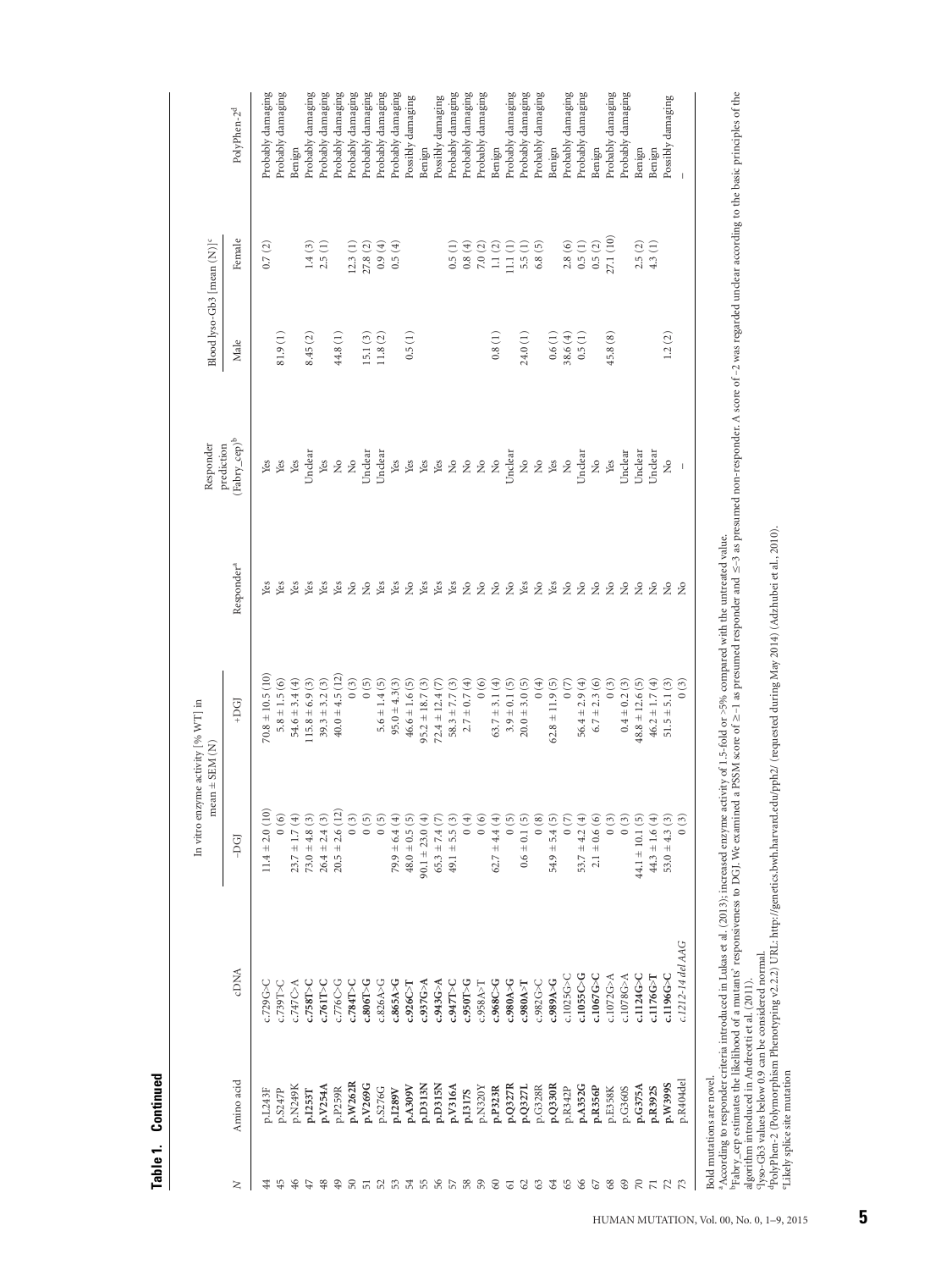

**Figure 1.** In vitro enzyme activity correlates with lyso-Gb3 level in males and females. The in vitro enzyme activity values of over-expressed  $\alpha$ -gal A mutants measured in HEK-293H cell homogenates were plotted against the mean lyso-Gb3 of the patients with the corresponding mutation, that is, each dot represents one genotype (not one patient) (for details see Table 1). The dotted line indicates the pathological cut-off for lyso-Gb3. Individuals with lyso-Gb3 values below the limit of quantitation were calculated to display 50% of pathological cutoff value (0.45 ng/ml).



**Figure 2.** Lyso-Gb3 in female patients with classical FD mutations. The diagram shows lyso-Gb3 values as a function of age in female patients with p.C94Y (black circles) and p.E358K (open triangles). There is no age-dependence of biomarker level in female patients from both families.

However, even though we detected correlation between the enzyme damage (as can be interpolated from the enzyme activity assay) and patient lyso-Gb3 as reflected by Spearman's coefficients of –0.73(m) and –0.44(f), there are still a few specific cases of equivocal compliance between the two parameters. For example, the three mutants p.D33G, p.G35E, and p.G80D had a similar activity (29.3%–38.0% of normal) and were consequently labelled as "mild." Although two male patients with either p.D33G or p.G35E showed strong lyso-Gb3 elevation, the three hemizygous individuals carrying p.G80D only had normal to slightly elevated biomarker values (Table 1). One reasonable explanation is that the patients with unexpectedly high biomarker values had a greater chromosomal rearrangement not detectable by standard sequencing. There is also a certain chance that the assay conditions might not totally reflect the biochemical damage of these specific enzymes because excess amounts of an artificial fluorogenic  $\alpha$ -gal A substrate have been used for the assay which may cause disparate kinetics than the natural substrate. However, it is interesting to note that the conversion from glycine to arginine at codon position 35 also leads to a significant residual enzyme activity, but three male patients had strongly elevated lyso-Gb3 of 63.0, 70.4, and 73.2 ng/ml (norm: <0.9 ng/ml) [Lukas et al., 2013]. Therefore, it can be argued that there is some unforeseen damage occurring to mutations at that particular site that cannot be resolved in the cell culture over-expression assay. For this reason, we carefully investigated the mutations that are situated in the vicinity of splice sites. We identified c.638A>G ( $\rightarrow$ p.K213R) as a potential splice site mutation (Alamut Visual version 2.7; Interactive Biosoftware, Rouen, France) which explains the high lyso-Gb3 despite of the high residual activity after over-expression. However, this analysis did not reveal splice site changes for c.540G>T (p.L180F) and c.641C>T (p.P214L).

In heterozygous female carriers, in addition to the enzyme activity the X-inactivation process plays a crucial role in determining the biomarker level by turning off either the normal or mutated allele. In terms of the *GLA* gene, balanced ratios of mutant:normal alleles reflecting random X-inactivation have been found, as well as evidence for skewed X-inactivation leading to ratios of 70:30 and higher which seems to firmly affect the phenotype [Echevarria et al., 2015]. Overall, lyso-Gb3-levels are highly variable across the whole spectrum of Fabry-related mutations and even intra-familial variation remains high. It can be speculated that biomarker levels are more deeply rooted in ontogenesis, rather than tied to a simple age-related progression. Further investigation is required to clarify how, and to what extent, lyso-Gb3 exposure time and level affect disease burden. Conceivably, long-term investigations on ERT (and substrate reduction therapy) effectiveness will facilitate the establishment and validation of biomarker-based therapeutic goals of FD.

Some genotypes are associated with normal lyso-Gb3, even in male patients.Moreover, these genotypes are characterized by absent classical FD symptoms with onset in the 5th to 7th decade of life. This holds true for many mutations with a residual activity  $\geq$  20% of normal. As an example, there is a controversial discussion about*GLA* mutation p.D313Y. Based on an earlier in vitro study, this mutation was labeled as a pseudodeficient variant [Yasuda et al., 2003], but is still deemed relevant in most recent literature [Bono et al., 2011] and screening programs [Baptista et al., 2010; Brouns et al., 2010] with evidence that this mutation leads to a particular CNS involvement [Brouns et al., 2010; Lenders et al., 2013]. However, the mutation is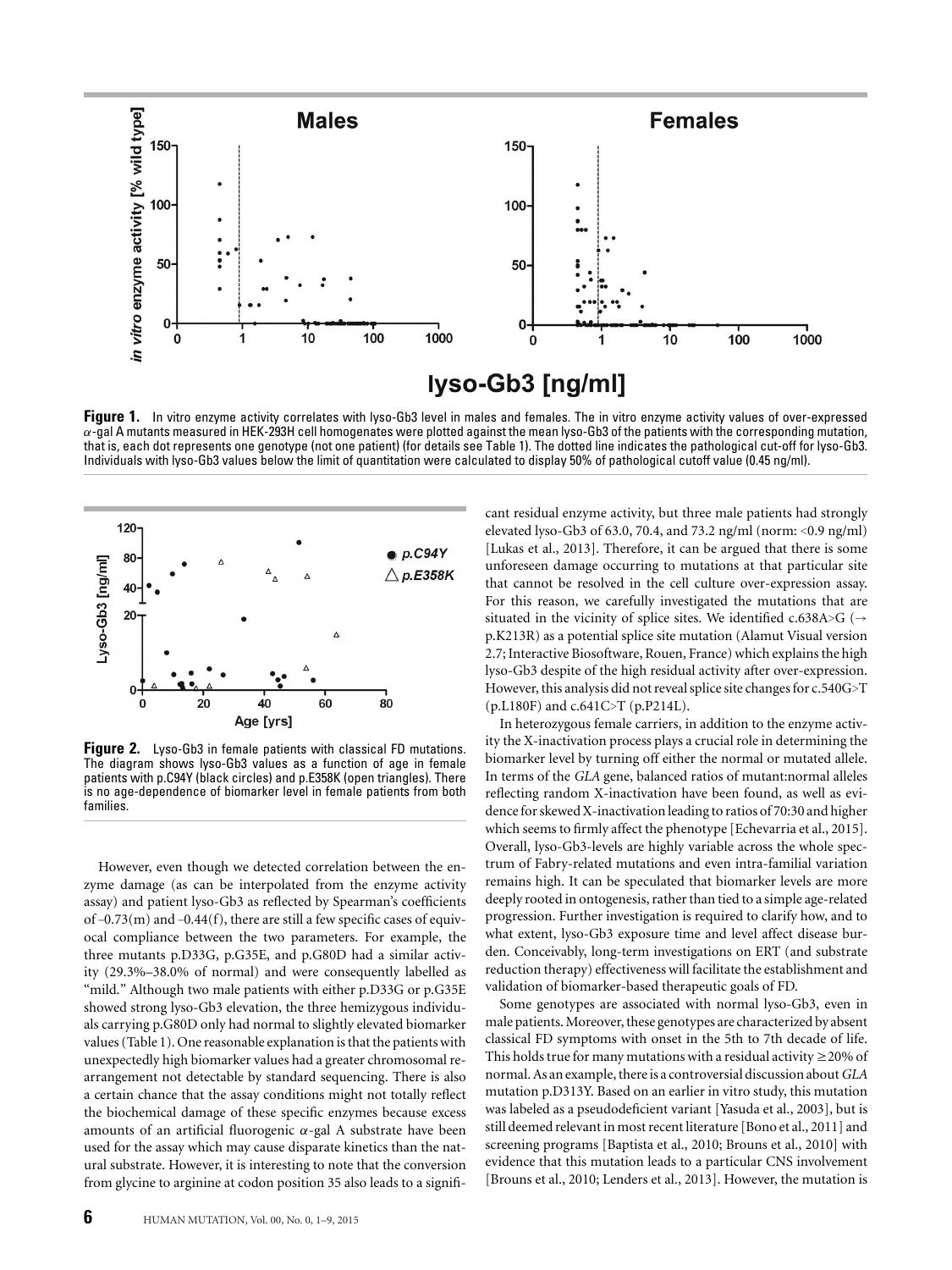A Distribution of symptoms in males and females with "mild" FD mutations



**Figure 3.** Spectrum of symptoms in patients with mild mutations. The patient cohort harbors a total of 153 male and 246 female patients with mild mutations (in vitro enzyme activity > 20% of wild type). **A**: The figure illustrates the symptom spectrum for 61 male (upper) and 116 female (lower) individuals. The fractions of genotypes represented for each group is shown in the pie charts. **B**: Statistics of the patients represented above. Age at disease onset was equated with age at diagnosis and only symptomatic patients were included.

associated with normal plasma lyso-Gb3 in patients [Niemann et al., 2013]. Other recent reports questioned the pathology of mutations formerly regarded as pathogenic, for example, p.P60L, c.352C>T (p.R118C) and c.888G>A (p.M296I), RNA not analyzed [Mitobe et al., 2012; Smid et al., 2015(I); Ferreira et al., 2015].

A glance at the symptom spectrum of individuals harboring mutations with high residual enzyme activity in the over-expression system revealed evidence that the mutation was causative for the observed phenotype. (1) The number of patients with exonic *GLA* alterations in patients with FD symptoms is too high to be coincidental; (2) in the investigated cohort, median age at symptom onset in males and females was significantly higher than median age of the asymptomatic mild mutation carriers (*P* = 0.0276/m and  $P = 0.001/f$ ; (3) in specific genotypes, for example, p.P60L, some individuals had slightly elevated biomarker, some did not, indicating that certain mutations may play the role of a genetic risk factor for common disease, that is, stroke or renal insufficiency, under certain genetic or extra-genetic conditions. However, genetic testing was typically carried out when the patient had a physical symptom. A large cohort of symptom-free and, reasonably, older individuals

need to be screened for the presence or absence of mild *GLA* mutations in order to support the finding that these can nevertheless cause FD. Patients with early symptom onset (e.g., <40 years) are particularly good candidates for whole genome/exome analysis, in comparison with symptom-free mutation carriers.

To put it into perspective, some genotypes are probable targets for an alternative therapeutic approach with PCT. The question as to whether a given mutation can be addressed with a small molecule like DGJ has been approached by an in silico prediction algorithm "Fabry-cep" [Cammisa et al., 2013]. We examined PPV, sensitivity (true negatives) and specificity (true positives) for a total of 46 mutations (compare Supp. Table S3). While principally valuable (as indicated by a PPV of 0.81), "Fabry-cep" produced a high number of false-negative predictions leading to a low sensitivity of 0.54. However, "Fabry-cep" identified non-responders accurately leading to a specificity of 0.86 suggesting that this tool is capable of offering a deliberated prediction of possible responders in the absence of experimental data. Interestingly, our experimental analysis revealed that the fraction of responding mutants proved to be higher amongst mutations with residual activity in vitro. Mild mutations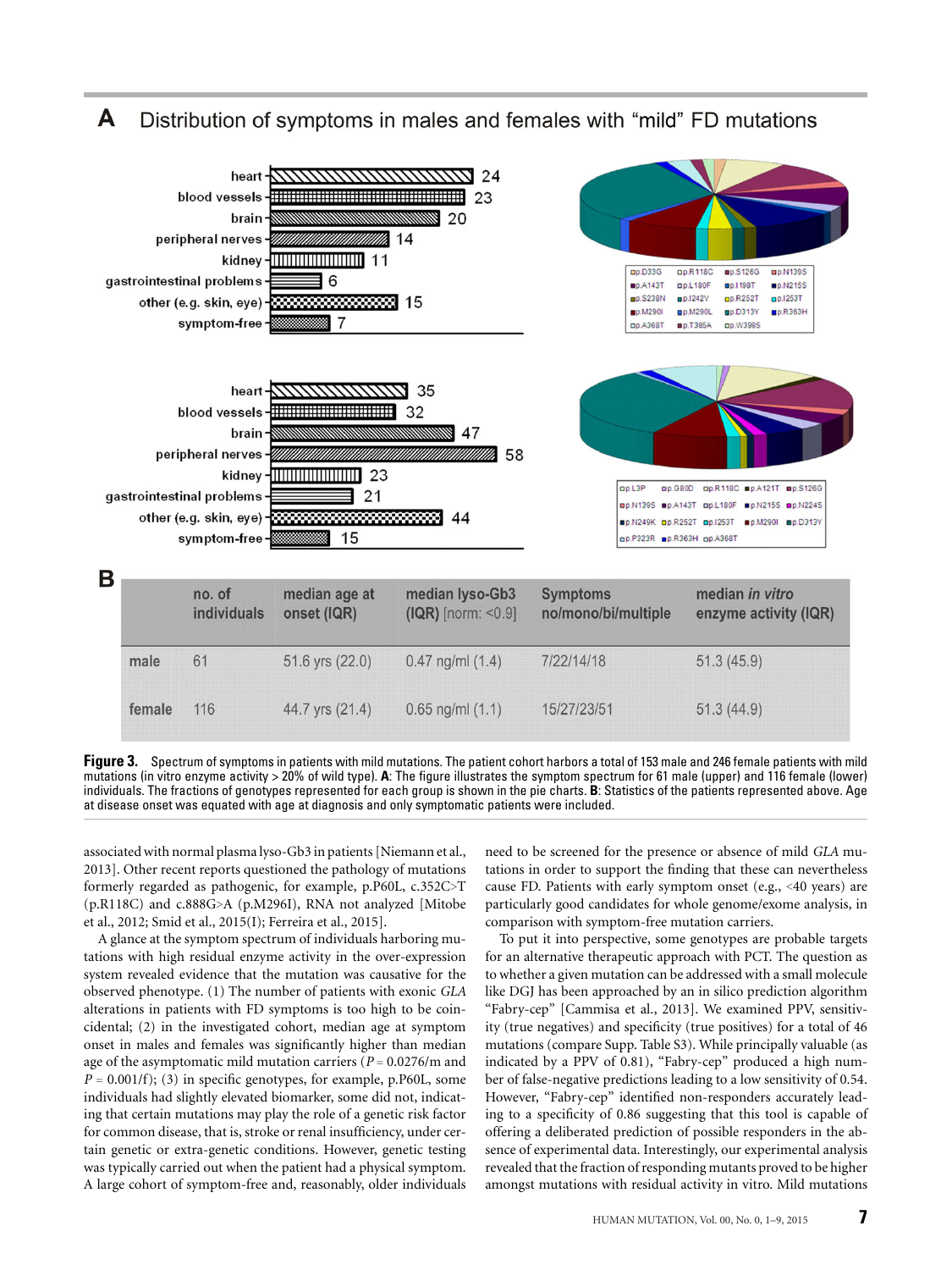with biochemical behaviour comparable to the wild type should also benefit from PCT. Even though the increase in enzyme activity is merely mild to moderate, the enzyme is stabilized and less vulnerable to heat denaturation and resistant to protease attack [Guce et al., 2011]. Therefore, an orally administered drug might be a preferable option, rendering the more torturous life-long intravenous therapy obsolete.

Of note, we have confirmed a positive genetic diagnosis by detection of a *GLA* mutation in about 1,205 patients with suspected FD, since 2010. The obtained numbers of 771 out of 434 (females/males) approach the expected Mendelian ratio of 2:1 for X-linked diseases, which indicates that female carriers are rarely asymptomatic throughout their entire lives.

# **Conclusions**

We have characterized 73 GLA mutations (45 of which were novel) in a cell culture over-expression system. Most of the corresponding mutant enzymes display absent or strongly reduced enzyme activity. Hence the number of GLA mutations resulting in a residual activity ≥20% of normal level is increased (42.5%) relative to our previous study (26.9%, Lukas et al., 2013). Biomarker lyso-Gb3 is normal in most male and female patients with these mutations, so for this reason cannot serve as a surrogate for genetic diagnosis in these cases. There is, however, strong clinical evidence that mild mutations may lead to a mono- or oligo-symptomatic form of FD later in life. Based on in vitro testing, we predict a high proportion of responders to small molecule treatment (PCT based on the PC DGJ) among mildly affected patients.

### **Acknowledgments**

We are very thankful to all participating patients. A special thanks goes to Jenny Creed Geraghty for excellent advice and proofreading of the manuscript.

*Disclosure statement:* The authors declare no conflict of interest.

### **References**

- Adzhubei IA, Schmidt S, Peshkin L, Ramensky VE, Gerasimova A, Bork P, Kondrashov AS, Sunyaev SR. 2010. A method and server for predicting damaging missense mutations. Nat Methods 7:248–249.
- Altarescu G, Moore DF, Schiffmann R. 2005. Effect of genetic modifiers on cerebral lesions in Fabry disease. Neurology 64:2148–2150.
- Andreotti G, Citro V, De Crescenzo A, Orlando P, Cammisa M, Correra A, Cubellis MV. 2011. Therapy of Fabry disease with pharmacological chaperones: from in silico predictions to in vitro tests. Orphanet J Rare Dis 6:66.
- Baptista MV, Ferreira S, Pinho-E-Melo T, Carvalho M, Cruz VT, Carmona C, Silva FA, Tuna A, Rodrigues M, Ferreira C, Pinto AA, Leitão A, et al. 2010. Mutations of the GLA gene in young patients with stroke: the PORTYSTROKE study–screening genetic conditions in Portuguese young stroke patients. Stroke 41:431–436.
- Barba-RomeroMA, Deegan P, Giugliani R, Hughes D. 2010. Does geographical location influence the phenotype of Fabry disease in women in Europe? Clin Genet 77:131– 140.
- Bono C1, Nuzzo D, Albeggiani G, Zizzo C, Francofonte D, Iemolo F, Sanzaro E, Duro G. 2011. Genetic screening of Fabry patients with EcoTILLING and HRM technology. BMC Res Notes 4:323.
- Brouns R, Thijs V, Eyskens F, Van den Broeck M, Belachew S, Van Broeckhoven C, Redondo P, Hemelsoet D, Fumal A, Jeangette S, Verslegers W, Baker R, et al. 2010. Belgian Fabry study: prevalence of fabry disease in a cohort of 1000 young patients with cerebrovascular disease. Stroke 41:863–868.
- Cammisa M, Correra A, Andreotti G, Cubellis MV. 2013. Fabry\_CEP: a tool to identify Fabry mutations responsive to pharmacological chaperones Orphanet. J Rare Dis 8:111.
- Desnick RJ, Joannou YA, Eng CM. 2001. α-Galactosidase A deficiency: Fabry disease. *In The metabolic and molecular bases of inherited disease*. New York: McGraw Hill. 3733–3774.
- Echevarria L, Benistan K, Toussaint A, Dubourg O, Hagege AA, Eladari D, Jabbour F, Beldjord C, de Mazancourt P, Germain DP. 2015. X chromosome inactivation in female patients with Fabry disease. Clin Genet. 2015 May 14. doi: 10.1111/cge.12613. [Epub ahead of print]
- Eng CM, Ashley GA, Burgert TS, Enriquez AL, D'Souza M, Desnick RJ. 1997. Fabry disease: thirty-five mutations in the alpha-galactosidase A gene in patients with classic and variant phenotypes. Mol Med 3:174–182.
- Fan JQ, Ishii S. 2007. Active-site-specific chaperone therapy for Fabry disease: Yin and Yang of enzyme inhibitors. FEBS J 274:4962–4971.
- Ferreira S, Ortiz A, Germain DP, Viana-Baptista M, Caldeira-Gomes A, Camprecios M, Fenollar-Cortés M, Gallegos-Villalobos Á, Garcia D, García-Robles JA, Egido J, Gutierrez-Rivas E, et al. 2015. The alpha-galactosidase A p.Arg118Cys variant ´ does not cause a Fabry disease phenotype: data from individual patients and family studies. Mol Genet Metab 114:248–258.
- Germain DP, Shabbeer J, Cotigny S, Desnick RJ. 2002. Fabry disease: twenty novel alpha-galactosidase A mutations and genotype-phenotype correlations in classic and variant phenotypes. Mol Med 8:306–312.
- Germain DP. 2010. Fabry Disease. Orphanet J Rare Dis 5:30.
- Guffon N. 2003. Clinical presentation in female patients with Fabry disease. J Med Genet 40:e38.
- Guce AI, Clark NE, Rogich JJ, Garman SC. 2011. Themolecular basis of pharmacological chaperoning in human α-galactosidase. Chem Biol 18:1521–1526.
- Hwu WL, Chien YH, Lee NC, Chiang SC, Dobrovolny R, Huang AC, Yeh HY, Chao MC, Lin SJ, Kitagawa T, Desnick RJ, Hsu LW. 2009. Newborn screening for Fabry disease in Taiwan reveals a high incidence of the later-onset GLA mutation c.936+919G>A (IVS4+919G>A). Hum Mutat 30:1397–1405.
- Lenders M, Duning T, Schelleckes M, Schmitz B, Stander S, Rolfs A, Brand SM, Brand E. 2013. Multifocal white matter lesions associated with the D313Y mutation of the α-galactosidase A gene. PLoS One 8:e55565.
- Lukas J, Giese AK, Markoff A, Grittner U, Kolodny E, Mascher H, Lackner KJ, Meyer W, Wree P, Saviouk V, Rolfs A, 2013. Functional characterisation of alphagalactosidase a mutations as a basis for a new classification system in fabry disease. PLoS Genet 9:e1003632.
- Meikle PJ, Hopwood JJ, Clague AE, Carey WF. 1999. Prevalence of lysosomal storage disorders. JAMA 281:249–254.
- Mitobe S, Togawa T, Tsukimura T, Kodama T, Tanaka T, Doi K, Noiri E, Akai Y, Saito Y, Yoshino M, Takenaka T, Saito S, et al. 2012. Mutant α-galactosidase A with M296I does not cause elevation of the plasma globotriaosylsphingosine level. Mol Genet Metab 107:623–626.
- Nance CS, Klein CJ, Banikazemi M, Dikman SH, Phelps RG, McArthur JC, Rodriguez M, Desnick RJ. 2006. Later-onset Fabry disease: an adult variant presenting with the cramp-fasciculation syndrome. Arch Neurol 63:453–457.
- Nakao S, Takenaka T, Maeda M, Kodama C, Tanaka A, Tahara M, Yoshida A, Kuriyama M, Hayashibe H, Sakuraba H, Tanaka H. 1995. An atypical variant of Fabry's disease in men with left ventricular hypertrophy. N Engl J Med 333: 288–293.
- Niemann M, Rolfs A, Giese A, Mascher H, Breunig F, Ertl G, Wanner C, Weidemann F. 2013. Lyso-Gb3 indicates that the alpha-galactosidase A mutation D313Y is not clinically relevant for Fabry disease. JIMD Rep 7:99–102.
- Rolfs A, Böttcher T, Zschiesche M Morris P, Winchester B, Bauer P, Walter U, Mix E, Löhr M, Harzer K, Strauss U, Pahnke J, et al. 2005. Prevalence of Fabry disease in patients with cryptogenic stroke: a prospective study. Lancet 366:1794–1796.
- Smid BE, Hollak CE, Poorthuis BJ, van den Bergh Weerman MA, Florquin S, Kok WE, Lekanne Deprez RH, Timmermans J, Linthorst GE. 2015. Diagnostic dilemmas in Fabry disease: a case series study on GLA mutations of unknown clinical significance. Clin Genet 88:161–166.
- Smid BE, van der Tol L, Biegstraaten M, Linthorst GE, Hollak CE, Poorthuis BJ. 2015. Plasma globotriaosylsphingosine in relation to phenotypes of Fabry disease. J Med Genet 52:262–268.
- Spada M, Pagliardini S, Yasuda M, Tukel T, Thiagarajan G, Sakuraba H, Ponzone A, Desnick RJ. 2006. High incidence of later-onset fabry disease revealed by newborn screening. Am J Hum Genet 79:31–40.
- Tsukimura T, Nakano S, Togawa T, Tanaka T, Saito S, Ohno K, Shibasaki F, Sakuraba H. 2014. Plasma mutant α-galactosidase A protein and globotriaosylsphingosine level in Fabry disease. Mol Genet Metab Rep 1:288–298.
- van der Tol L, Smid BE, Poorthuis BJ, Biegstraaten M, Deprez RH, Linthorst GE, Hollak CE. 2014. A systematic review on screening for Fabry disease: prevalence of individuals with genetic variants of unknown significance. J Med Genet 51:1–9.
- Vedder AC, Linthorst GE, van Breemen MJ, Groener JE, Bemelman FJ, Strijland A, Mannens MM, Aerts JM, Hollak CE. 2007. The Dutch Fabry cohort: diversity of clinical manifestations and Gb3 levels. J Inherit Metab Dis 30:68–78.